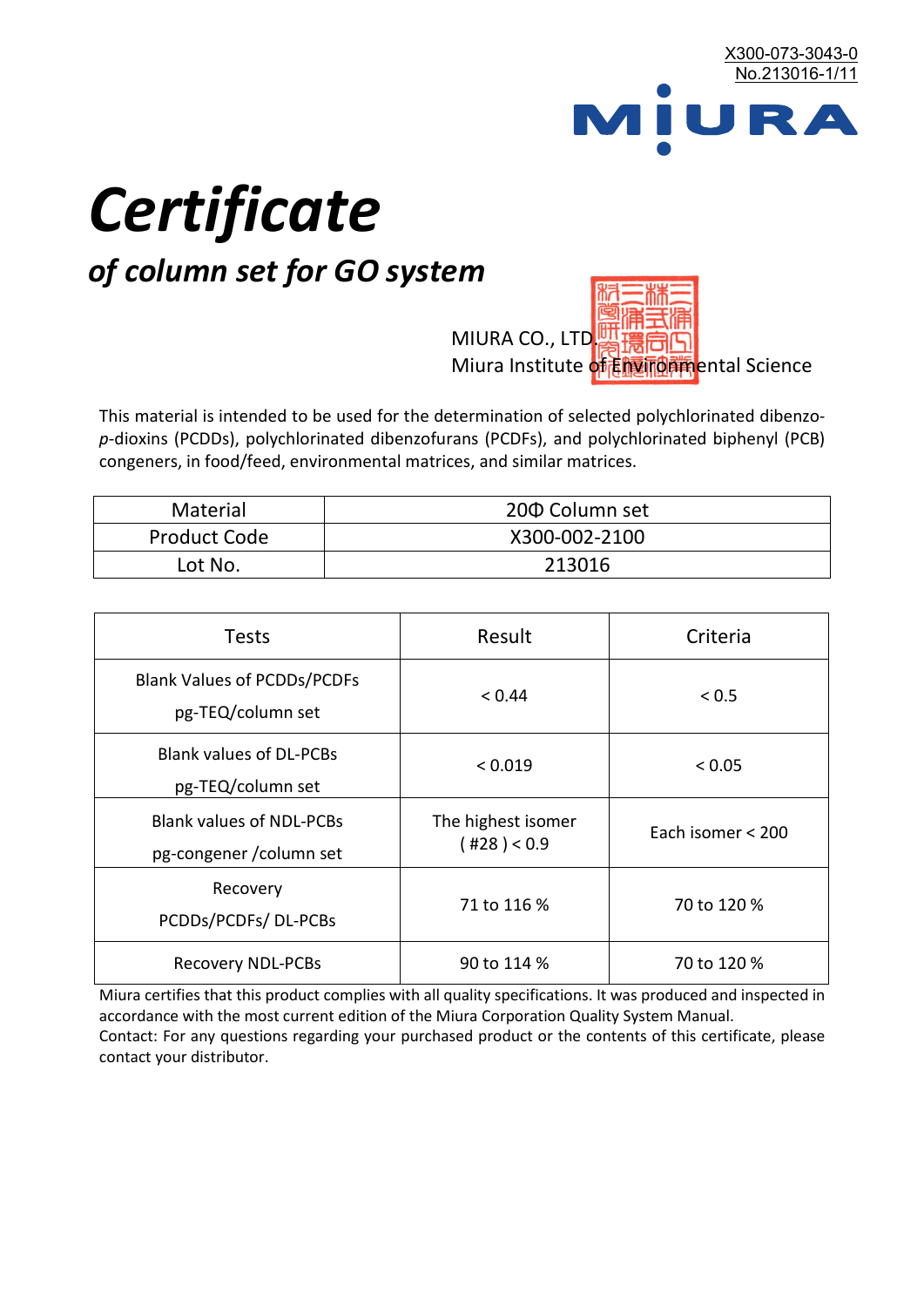## **DESCRIPTIONS**

**Lot Number:** The number mentioned on the labels on the column bag is the lot production number.

**Blank Level Values:** Blank level values, expressed as mass fractions (pg-TEQ per a column set), for selected PCB congeners, PCDD, and PCDF congeners are provided in Table 2. Blank level values are a reference value for which MIURA has the highest confidence in its accuracy, in that all known or suspected sources of bias have been investigated or taken into account (JIS K0311 or JIS K0312).

**Recovery Values (Sample):** Recovery values, expressed as percentages, are provided in Table 3 for selected mass labeled-PCB congeners, and selected mass labeled PCDD and PCDF congeners, based on selected mass labeled recovery standards added before GC-MS measurement. Recovery values meet EU regulations; however, the values meet the MIURA criteria for this certification, which are stricter than what is required by EU regulations.

#### **NOTICE AND WARNING TO USERS**

THE GO SYSTEM COLUMN SET IS INTENDED FOR DIOXIN ANALYTICAL USE ONLY, INCLUDING HAZARDOUS MATERIALS. BEFORE USE, READ THE SDS CAREFULLY; HANDLE PRODUCT AS A HAZARDOUS MATERIAL CAPABLE OF SKIN CORROSION AND/OR EYE DAMAGE.

#### **INSTRUCTIONS FOR STABILITY, STORAGE, AND USE**

**Stability and Storage:** The column set should be stored at room temperatures below 25 °C until use. It should not be frozen or exposed to sunlight or ultraviolet radiation. After removing from the bags, the contents should be used immediately, especially, because the concentration column (lower) "Alumina" can be deactivated under high-humidity. Storing of the removed column set is not recommended.

**Use:** If storing in a cold room or refrigerator, bring them to room temperature (let stand for approximately 30 min), remove water condensed on the surface of the bags. Carefully remove the bags to avoid damage of the column. Use the same lot number with one column set. For more information of column set refer to the operation manual.

### **ANALYTICAL METHODS USED AT MIURA**

For preparation of blank test, several column sets chosen at random per lot production were allowed to reach ambient temperature; two types of the purification columns (upper: silver nitrate silica gel, and lower: sulfuric acid silica gel) were assembled, and 10 mL of n-hexane was added to wet the top of the column with the designated column cap and disposable syringe. Then, a known amount of internal standard solution (containing selected labeled PCB, PCDDs, and PCDFs congeners; as shown in Table 1) dissolved in 6 mL of n-hexane was added to the top of the column with disposable syringe, and the syringe was washed with 2 x 2 mL of n-hexane; the n-hexane was injected into the column again. Then, the purification columns assembled with the concentration columns (upper) and (lower) were set to the each system unit immediately. After two fractions (dioxin and PCB fractions) were obtained from each system unit, a known amount of the recovery standard solution was added to each concentration vessel. Finally, both fractions were concentrated using an evaporation system under nitrogen to 0.01 mL.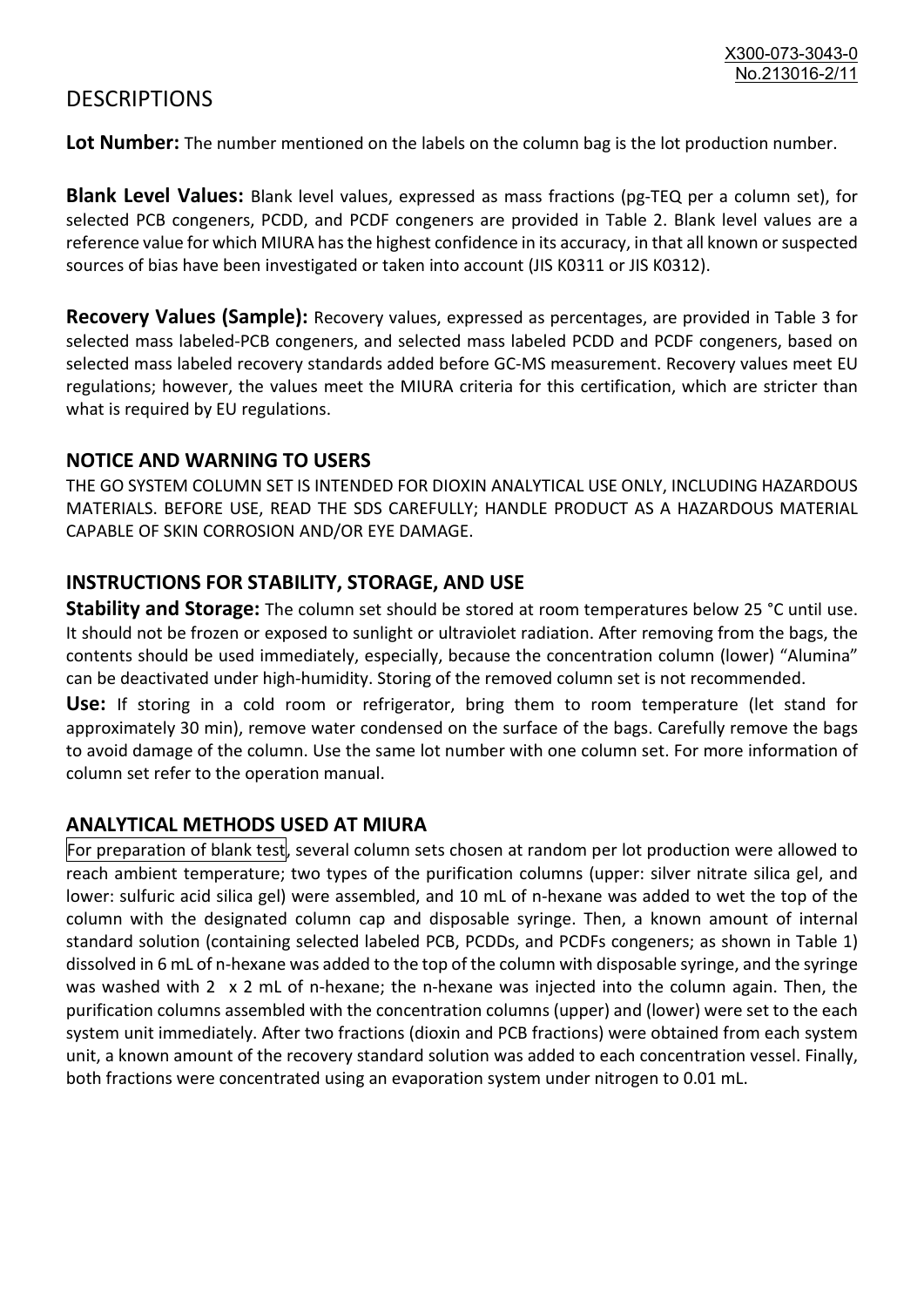X300-073-3043-0 No.213016-3/11

| Compounds                   | Standard                      | Maker Code     | Maker                           | <b>Diluted</b><br>Concentration |
|-----------------------------|-------------------------------|----------------|---------------------------------|---------------------------------|
| PCDDs and PCDFs,<br>DL-PCBs | Internal Standard             | DF-SS-A        |                                 | $10$ ng/mL<br>in decane         |
|                             | <b>Internal Standard</b>      | DFP-LCS-B      |                                 |                                 |
|                             | Recovery (Surrogate) Standard | DF-IS-J        |                                 |                                 |
| NDL-PCBs                    | Internal Standard             | <b>MBP-28</b>  | Wellington<br>Laboratories Inc. |                                 |
|                             |                               | <b>MBP-52</b>  |                                 |                                 |
|                             |                               | MBP-101        |                                 |                                 |
|                             |                               | <b>MBP-138</b> |                                 |                                 |
|                             |                               | MBP-153        |                                 |                                 |
|                             | Recovery (Surrogate) Standard | <b>MBP-19</b>  |                                 |                                 |
|                             |                               | <b>MBP-70</b>  |                                 |                                 |
|                             |                               | <b>MBP-111</b> |                                 |                                 |
|                             |                               | MBP-162        |                                 |                                 |
|                             |                               | <b>MBP-178</b> |                                 |                                 |

Table 1. Standard solutions used for recovery tests.

The concentrated dioxin fraction was analyzed using gas chromatography / high resolution mass spectrometry (GC/HRMS) operated in electron impact (EI) mode. A 0.25 mm ID × 60 m fused silica capillary (BPX-DXN, TRAJAN) was used. The concentrated PCB fraction was analyzed using GC/HRMS operated in EI mode. A 0.25 mm ID × 60 m fused silica capillary (HT8-PCB, TRAJAN) was used. All injections were 2 μL using a splitless inlet. The results, blank level values, are provided in Table 2. The chromatograms of each compounds are shown at page 6 and after. Furthermore, the dioxin and PCB fractions were analyzed using gas chromatography / low resolution mass spectrometry operated in total ion scan (m/z 50 to 500) mode, to confirm if interferences may affect determination of target compounds by GC/HRMS are included in the fractions, the chromatograms are not shown here.

For the recovery test (sample), The sunflower seed oil from Helianthus annuus (S5007-1L, Sigma Aldrich) was dissolved in 2 mL of n-hexane. A known amount of the internal standard solution was added to the flask, mixed, and allowed to equilibrate. First, several column sets chosen at random per lot production were allowed to reach ambient temperature; the purification columns (upper) and (lower) were assembled. 10 mL of n-hexane was added to wet the top of the column with the designated column cap and disposable syringe. Then, the sample with the internal standard was injected into the top of the column with the disposable syringe, and the syringe was washed with 2 x 2 mL of n-hexane; the n-hexane was injected into the column again. The purification column was assembled with the concentration column (upper) and (lower), and set to the each system unit immediately. After obtaining two fractions from the system unit, the dioxin and PCB fractions were concentrated using an evaporation system under nitrogen to approximately 0.01 mL. After the addition of a known amount of recovery standard solution, the both fractions were concentrated to 0.02 mL; then dioxin and PCB in each fractions were analyzed using GC/HRMS as mentioned above test. The inspection results is displayed in Table 3.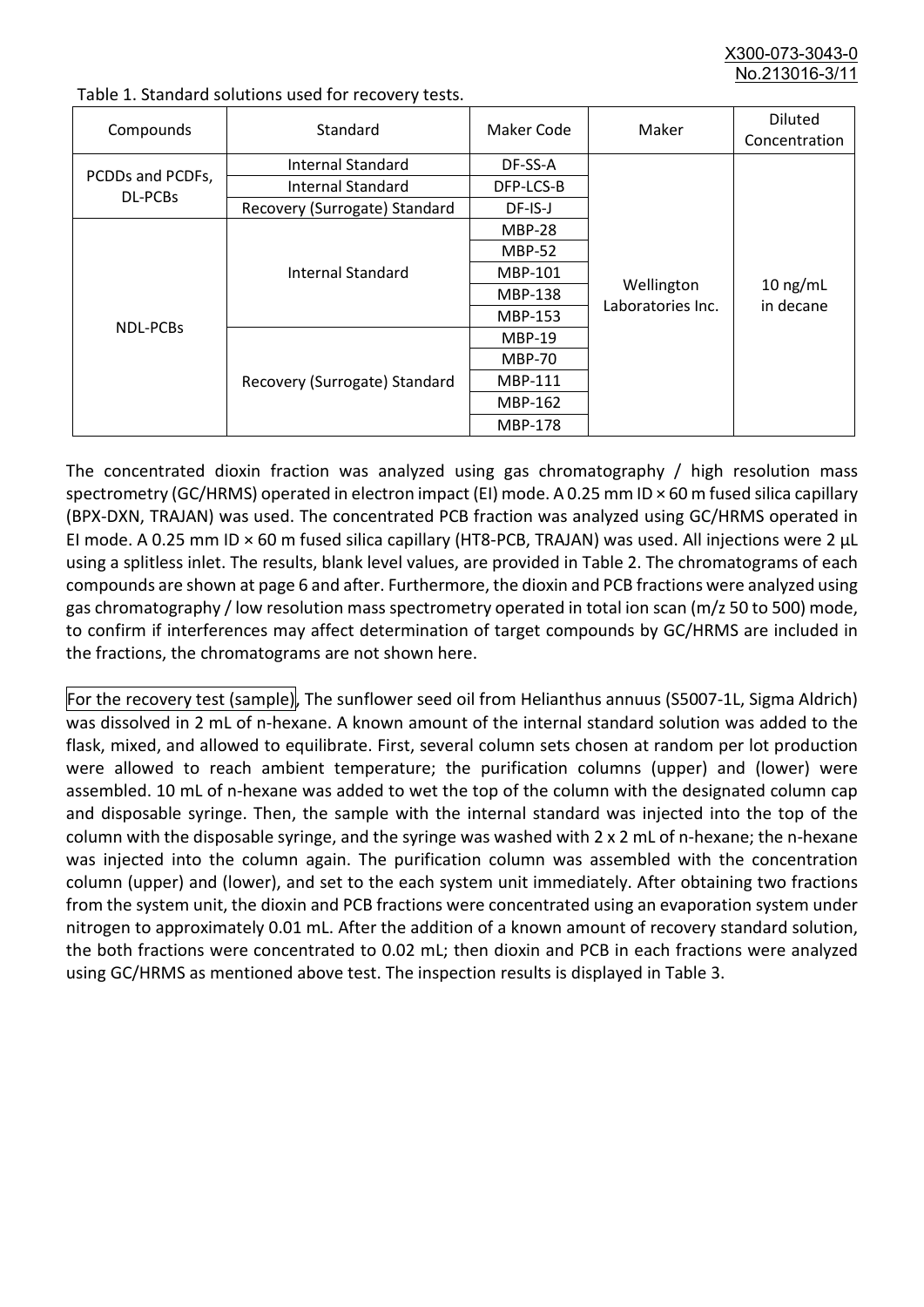X300-073-3043-0 No.213016-4/11

|  |  | Table 2 Blank levels of dioxins (PCDDs/PCDFs and DL-PCBs) and NDL-PCBs per column set. |
|--|--|----------------------------------------------------------------------------------------|
|--|--|----------------------------------------------------------------------------------------|

| able 2 Diarik levels of dioxins (FCDD3/FCDF3 and DL-FCD3) and NDL-FCD3 per column set.<br>Congener | Concentration | LOQ       | <b>LOD</b> | $S/N=3$   | TEQ*      |
|----------------------------------------------------------------------------------------------------|---------------|-----------|------------|-----------|-----------|
|                                                                                                    | pg/column     | pg/column | pg/column  | pg/column | pg/column |
| 2,3,7,8-TeCDD                                                                                      | <b>ND</b>     | 0.29      | 0.09       | 0.08      | 0.09      |
| 1,2,3,7,8-PeCDD                                                                                    | <b>ND</b>     | 0.30      | 0.09       | 0.06      | 0.09      |
| 1,2,3,4,7,8-HxCDD                                                                                  | <b>ND</b>     | 0.8       | 0.2        | 0.09      | 0.02      |
| 1,2,3,6,7,8-HxCDD                                                                                  | <b>ND</b>     | 0.7       | 0.2        | 0.09      | 0.02      |
| 1,2,3,7,8,9-HxCDD                                                                                  | <b>ND</b>     | 0.8       | 0.2        | 0.1       | 0.02      |
| 1,2,3,4,6,7,8-HpCDD                                                                                | <b>ND</b>     | 1.3       | 0.4        | 0.08      | 0.004     |
| <b>OCDD</b>                                                                                        | <b>ND</b>     | 1.9       | 0.6        | 0.1       | 0.00018   |
| 2,3,7,8-TeCDF                                                                                      | <b>ND</b>     | 0.9       | 0.3        | 0.05      | 0.03      |
| 1,2,3,7,8-PeCDF                                                                                    | <b>ND</b>     | 0.8       | 0.2        | 0.04      | 0.006     |
| 2,3,4,7,8-PeCDF                                                                                    | <b>ND</b>     | 0.5       | 0.2        | 0.04      | 0.06      |
| 1,2,3,4,7,8-HxCDF                                                                                  | <b>ND</b>     | 0.6       | 0.2        | 0.07      | 0.02      |
| 1,2,3,6,7,8-HxCDF                                                                                  | <b>ND</b>     | 0.9       | 0.3        | 0.07      | 0.03      |
| 1,2,3,7,8,9-HxCDF                                                                                  | <b>ND</b>     | 0.6       | 0.2        | 0.08      | 0.02      |
| 2,3,4,6,7,8-HxCDF                                                                                  | <b>ND</b>     | 0.6       | 0.2        | 0.06      | 0.02      |
| 1,2,3,4,6,7,8-HpCDF                                                                                | <b>ND</b>     | 1.0       | 0.3        | 0.07      | 0.003     |
| 1,2,3,4,7,8,9-HpCDF                                                                                | <b>ND</b>     | 1.1       | 0.3        | 0.09      | 0.003     |
| <b>OCDF</b>                                                                                        | <b>ND</b>     | 2.0       | 0.6        | 0.1       | 0.00018   |
| #81 (3,4,4',5-TeCB)                                                                                | <b>ND</b>     | 0.7       | 0.2        | 0.04      | 0.00006   |
| #77 (3,3',4,4'-TeCB)                                                                               | <b>ND</b>     | 1.5       | 0.5        | 0.04      | 0.00005   |
| #126 (3,3',4,4',5-PeCB)                                                                            | <b>ND</b>     | 0.4       | 0.1        | 0.04      | 0.01      |
| #169 (3,3',4,4',5,5'-HxCB)                                                                         | <b>ND</b>     | 0.9       | 0.3        | 0.2       | 0.009     |
| #123 (2',3,4,4',5-PeCB)                                                                            | <b>ND</b>     | 0.4       | 0.1        | 0.04      | 0.000003  |
| #118 (2,3',4,4',5-PeCB)                                                                            | <b>ND</b>     | 0.7       | 0.2        | 0.04      | 0.000006  |
| #105 (2,3,3',4,4'-PeCB)                                                                            | <b>ND</b>     | 0.4       | 0.1        | 0.03      | 0.000003  |
| #114 (2,3,4,4',5-PeCB)                                                                             | <b>ND</b>     | 0.6       | 0.2        | 0.04      | 0.000006  |
| #167 (2,3',4,4',5,5'-HxCB)                                                                         | <b>ND</b>     | 0.4       | 0.1        | 0.04      | 0.000003  |
| #156 (2,3,3',4,4',5-HxCB)                                                                          | <b>ND</b>     | 0.5       | 0.1        | 0.04      | 0.000003  |
| #157 (2,3,3',4,4',5'-HxCB)                                                                         | <b>ND</b>     | 0.6       | 0.2        | 0.04      | 0.000006  |
| #189 (2,3,3',4,4',5,5'-HpCB)                                                                       | <b>ND</b>     | 0.4       | 0.1        | 0.03      | 0.000003  |
| #28 (2,4,4'-TrCB)                                                                                  | 0.9           | 0.4       | 0.1        | 0.03      |           |
| #52 (2,2',5,5'-TeCB)                                                                               | 0.4           | 0.3       | 0.1        | 0.05      |           |
| #101 (2,2',4,5,5'-PeCB)                                                                            | <b>ND</b>     | 0.4       | 0.1        | 0.04      |           |
| #138 (2,2',3,4,4',5'-HxCB)                                                                         | <b>ND</b>     | 0.6       | 0.2        | 0.04      |           |
| #153 (2,2',4,4',5,5'-HxCB)                                                                         | <b>ND</b>     | 1.1       | 0.3        | 0.05      |           |
| #180 (2,2',3,4,4',5,5'-HpCB)                                                                       | <b>ND</b>     | 0.6       | 0.2        | 0.06      |           |

\* TEQ: Toxicity Equivalents (are applied WHO-TEF(2006))

- 1. The figures in the parentheses in the concentration of actual measurement denote the concentration of the LOD or more and less than the LOQ.
- 2. ND in the concentration of actual measurement denotes less than the LOD.
- 3. TEQ are calculated with an actual measurement which is the concentration of the LOQ or more, and an actual measurement which is the concentration of the LOD or more and less than the LOQ, respectively. For values less than the LOD, TEQ are calculated with the LOD.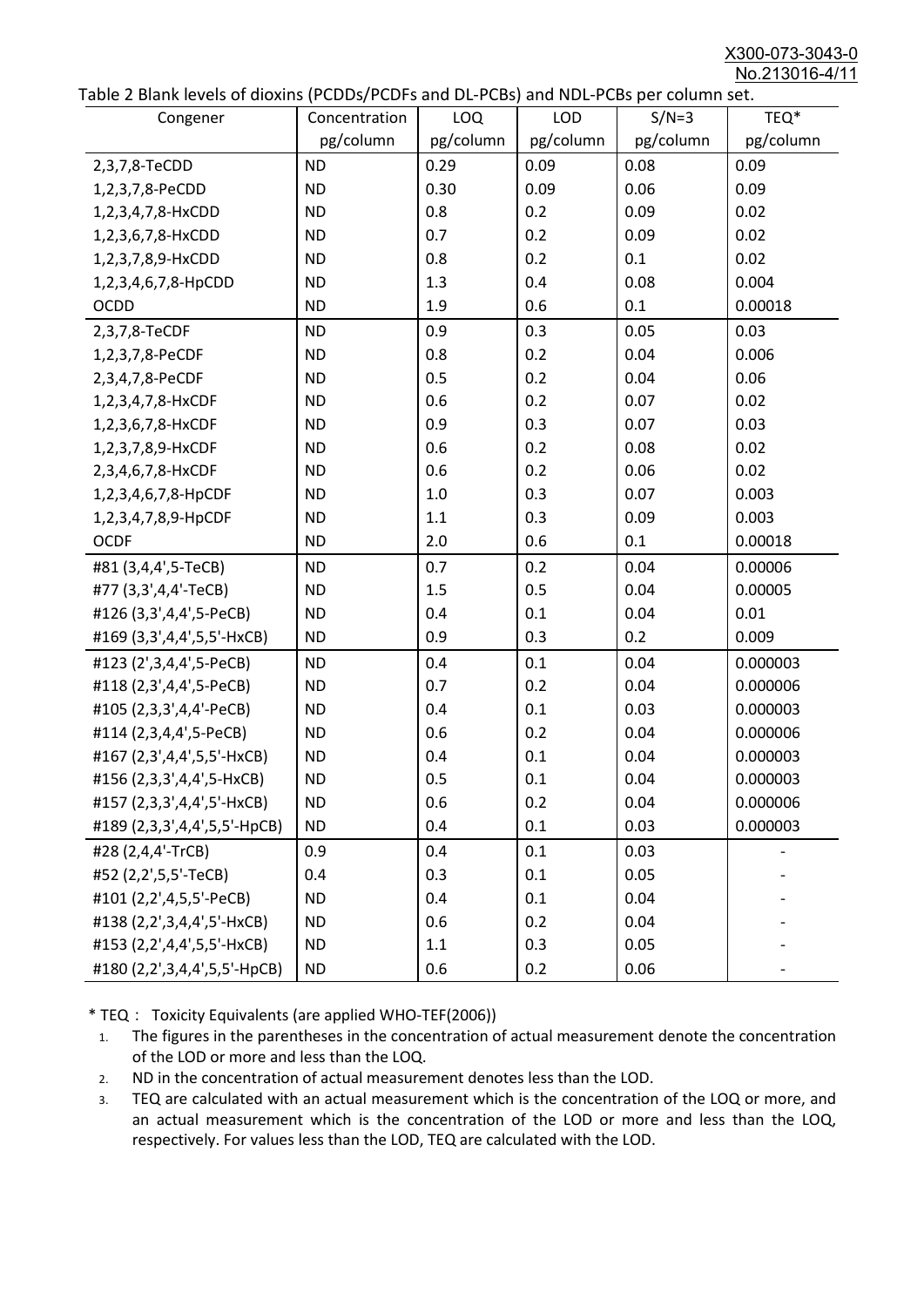| able 5. Include fies of fabeled internal standard |        |
|---------------------------------------------------|--------|
| Congener                                          | Sample |
| 2,3,7,8-TeCDD                                     | 71%    |
| 1,2,3,7,8-PeCDD                                   | 78%    |
| 1,2,3,4,7,8-HxCDD                                 | 76 %   |
| 1,2,3,6,7,8-HxCDD                                 | 83%    |
| 1,2,3,7,8,9-HxCDD                                 | 76 %   |
| 1,2,3,4,6,7,8-HpCDD                               | 77%    |
| <b>OCDD</b>                                       | 72%    |
| 2,3,7,8-TeCDF                                     | 79%    |
| 1,2,3,7,8-PeCDF                                   | 83%    |
| 2,3,4,7,8-PeCDF                                   | 88%    |
| 1,2,3,4,7,8-HxCDF                                 | 80%    |
| 1,2,3,6,7,8-HxCDF                                 | 81%    |
| 1,2,3,7,8,9-HxCDF                                 | 86 %   |
| 2,3,4,6,7,8-HxCDF                                 | 80%    |
| 1,2,3,4,6,7,8-HpCDF                               | 77%    |
| 1,2,3,4,7,8,9-HpCDF                               | 80%    |
| <b>OCDF</b>                                       | 76 %   |
| #81 (3,4,4',5-TeCB)                               | 80%    |
| #77 (3,3',4,4'-TeCB)                              | 78%    |
| #126 (3,3',4,4',5-PeCB)                           | 81%    |
| #169 (3,3',4,4',5,5'-HxCB)                        | 85%    |
| #123 (2',3,4,4',5-PeCB)                           | 100 %  |
| #118 (2,3',4,4',5-PeCB)                           | 101%   |
| #105 (2,3,3',4,4'-PeCB)                           | 103 %  |
| #114 (2,3,4,4',5-PeCB)                            | 107 %  |
| #167 (2,3',4,4',5,5'-HxCB)                        | 96 %   |
| #156 (2,3,3',4,4',5-HxCB)                         | 97%    |
| #157 (2,3,3',4,4',5'-HxCB)                        | 94 %   |
| #189 (2,3,3',4,4',5,5'-HpCB)                      | 116 %  |
| #28 (2,4,4'-TrCB)                                 | 114 %  |
| #52 (2,2',5,5'-TeCB)                              | 91%    |
| #101 (2,2',4,5,5'-PeCB)                           | 101%   |
| #138 (2,2',3,4,4',5'-HxCB)                        | 90%    |
| #153 (2,2',4,4',5,5'-HxCB)                        | 93 %   |
| #180 (2,2',3,4,4',5,5'-HpCB)                      | 104 %  |

Table 3. Recoveries of labeled internal standards.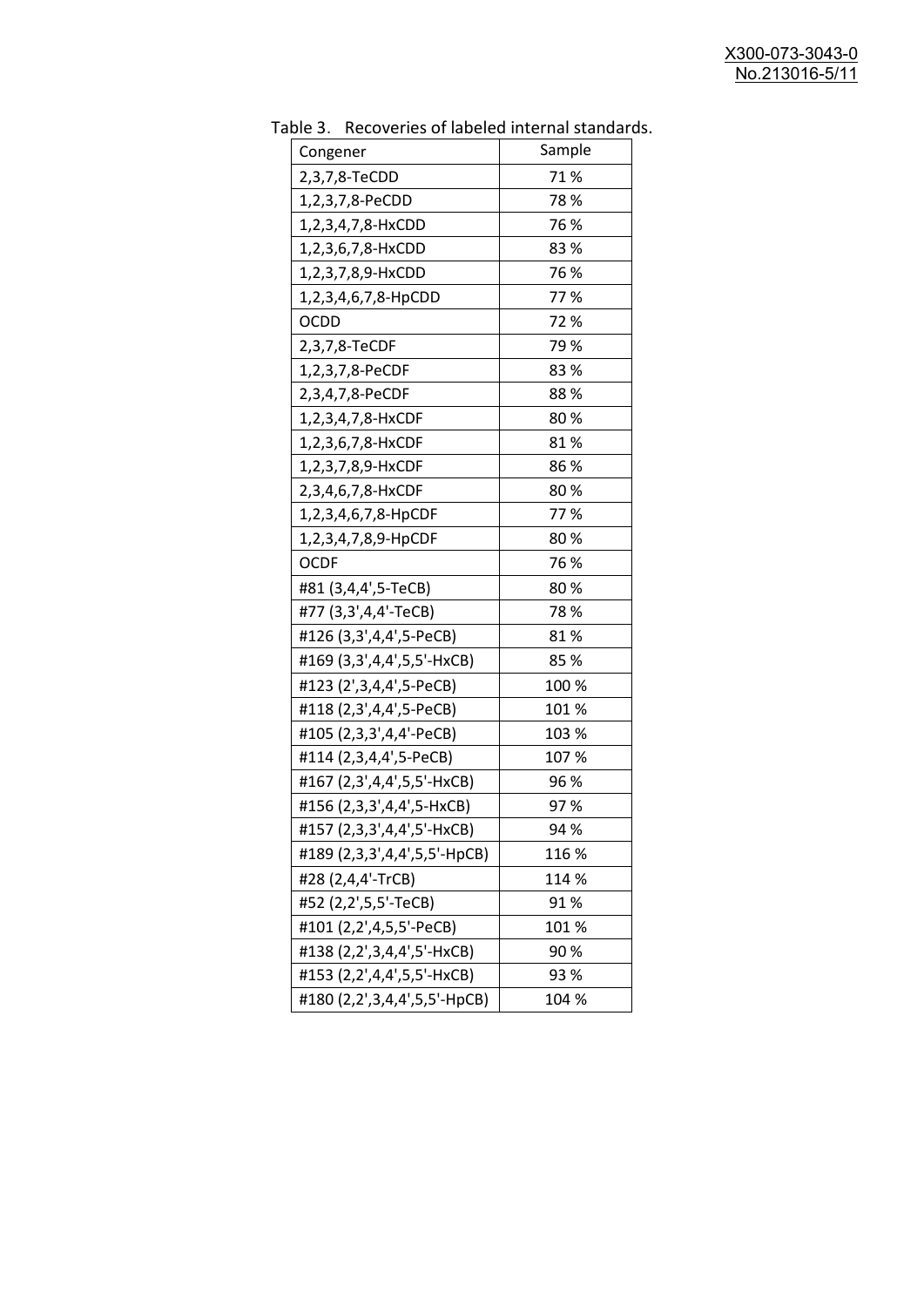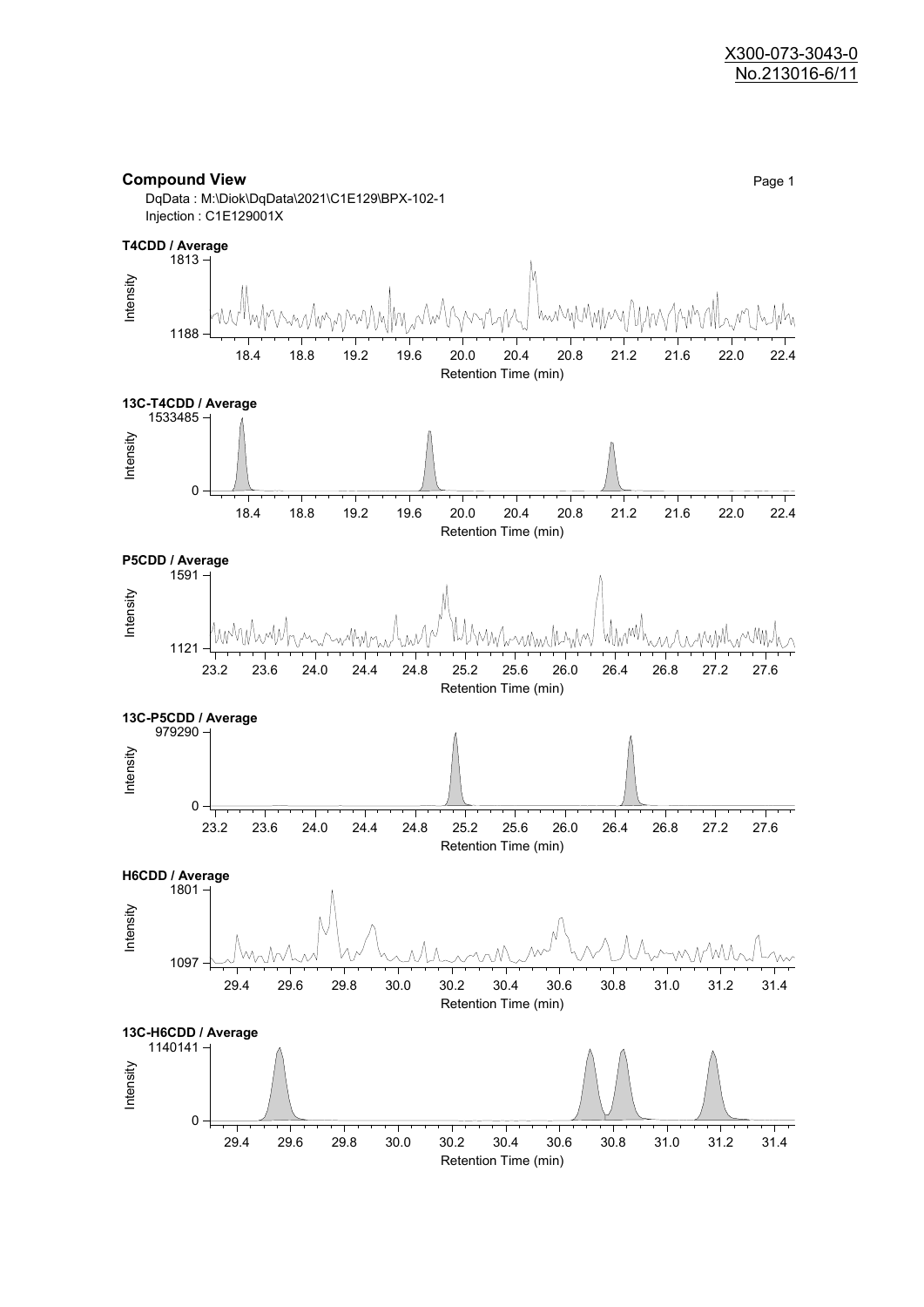#### X300-073-3043-0 No.213016-7/11

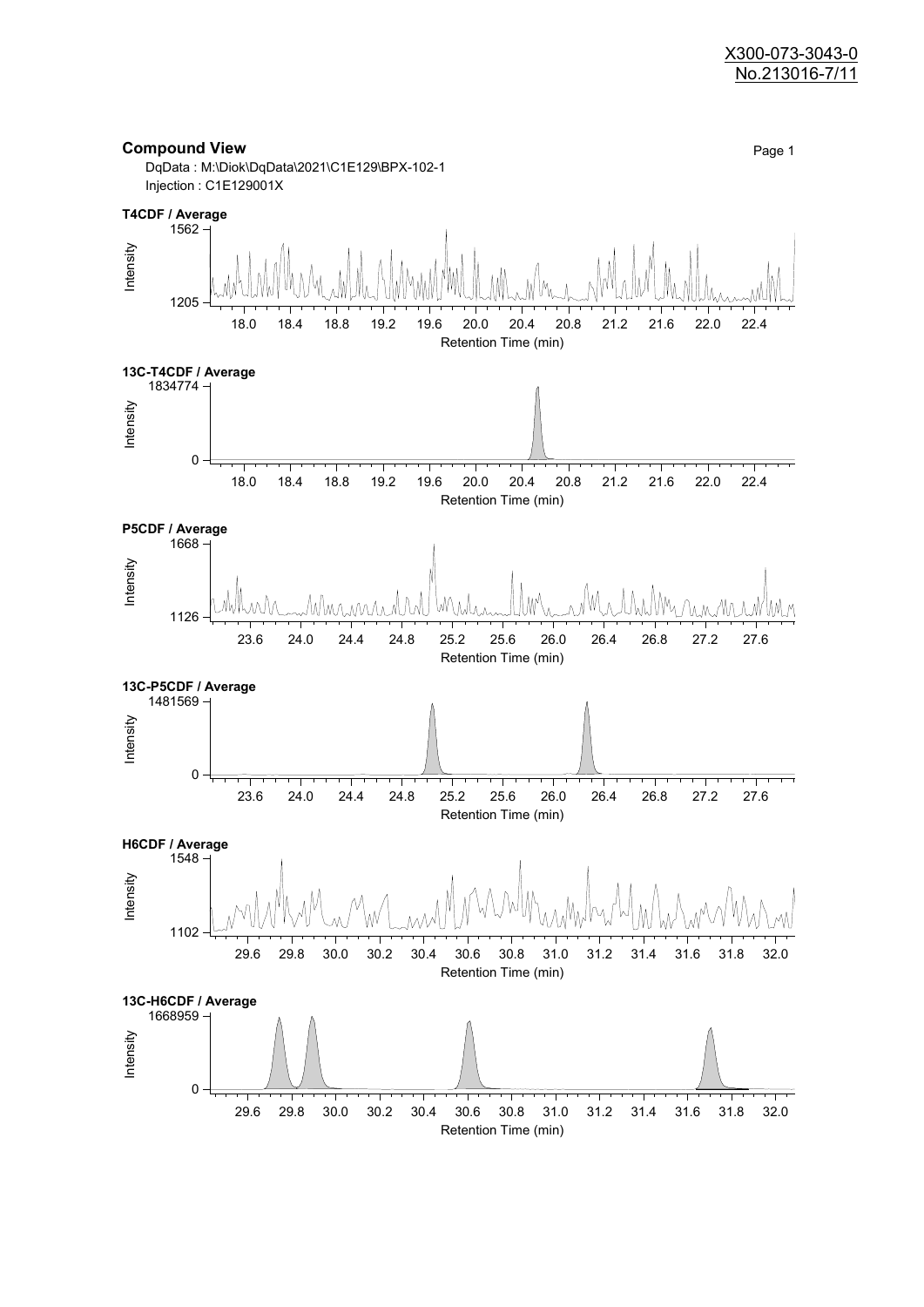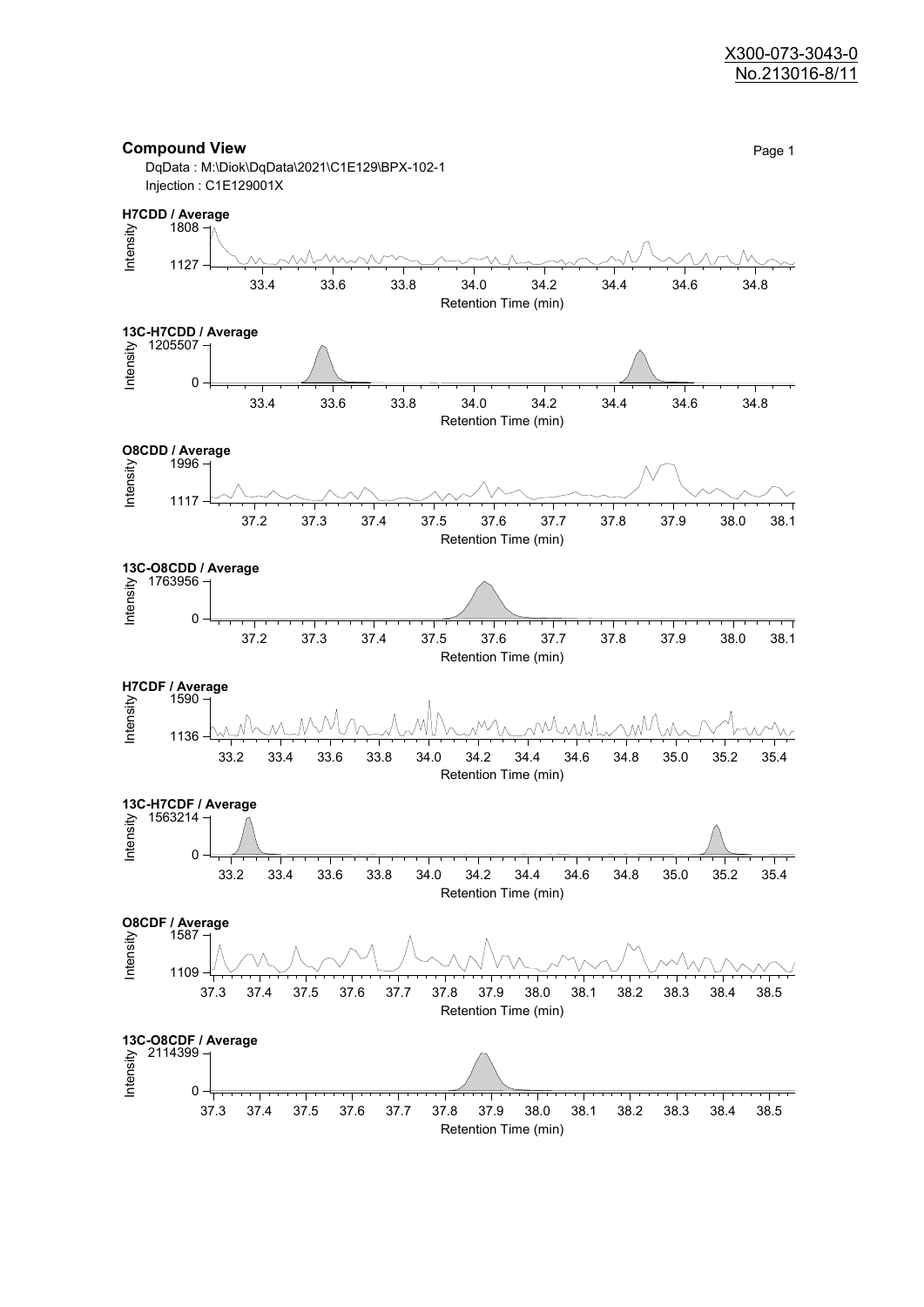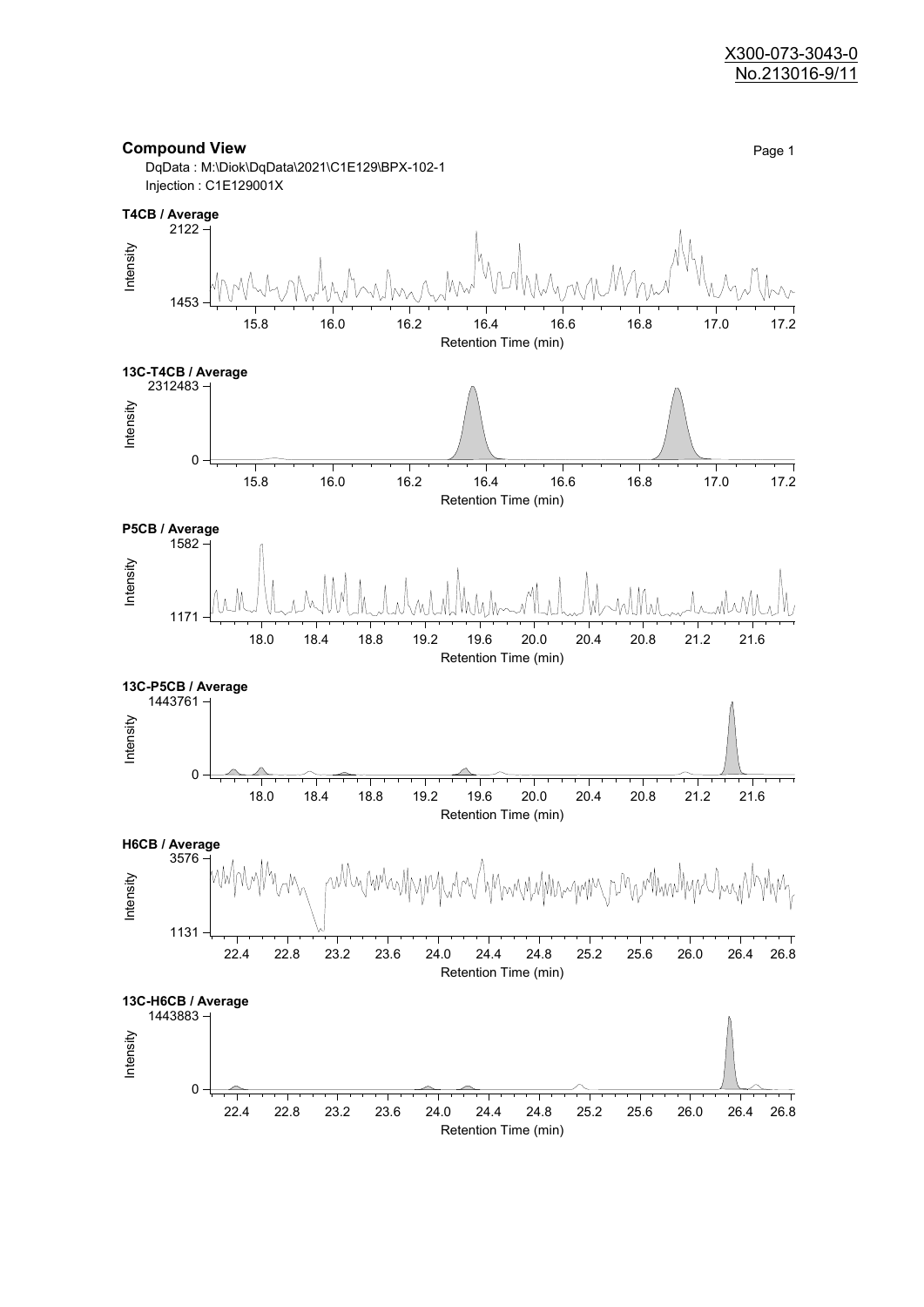